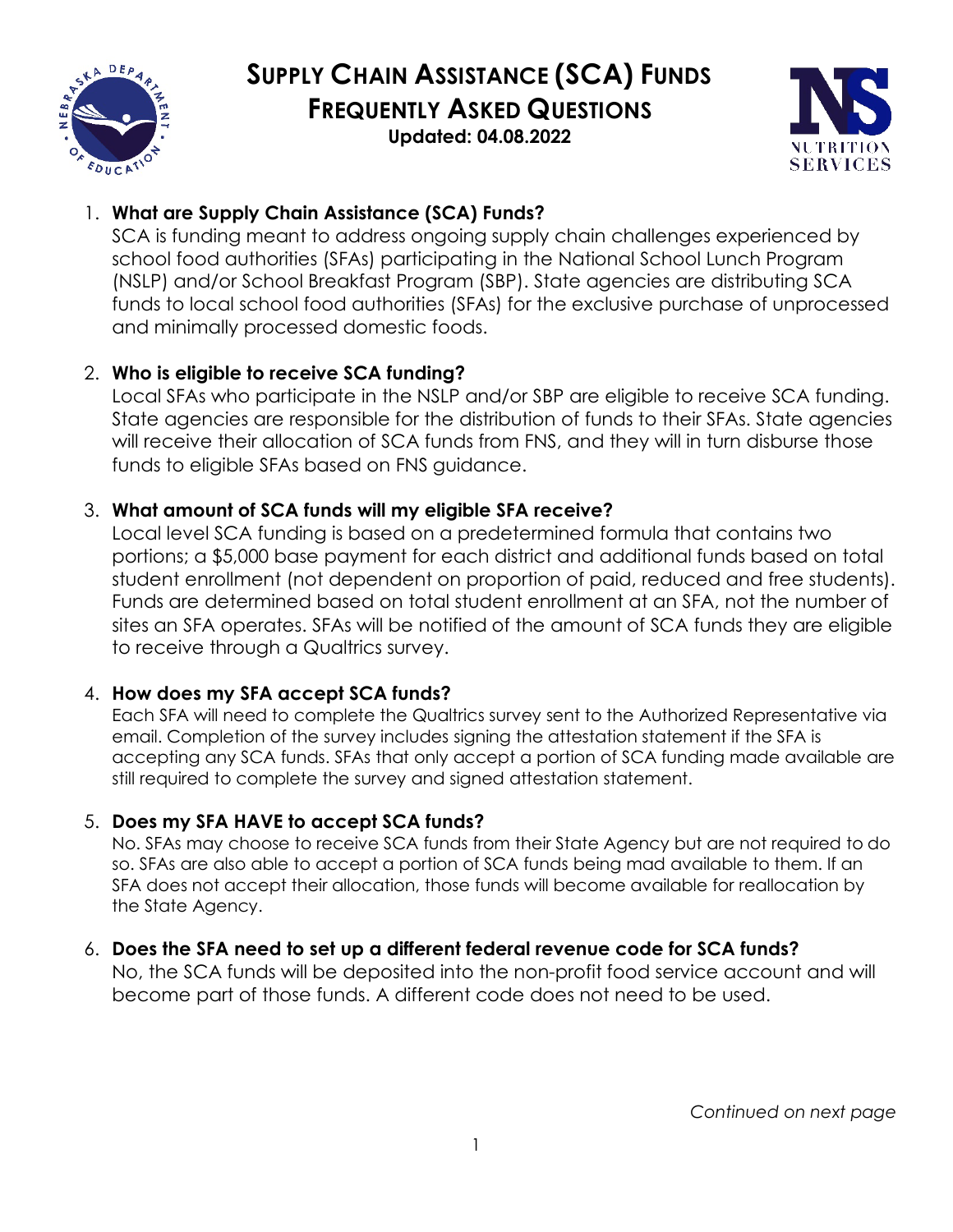## *USING SCA FUNDS*

## 7. **What food products can and cannot be purchased with SCA funds?**

See page 4 /*Appendix 1: What to Purchase with SCA Funds* for guidance on acceptable and non-acceptable purchases.

#### 8. **Can SCA funds be used to pay for previously purchased acceptable food products?**

No, SCA funds cannot be applied to purchases made by the SFA prior to receiving those funds. Invoices and receipts will need to be dated on or after the day SCA funds are deposited into the SFA's nonprofit foodservice account.

#### 9. **Can SCA funds be used to procure USDA Foods/commodities?**

No, USDA Foods/commodities received through entitlement dollars are not items that SFAs pay to receive. They may cover the cost of delivery of commodity foods and SCA funds cannot be used to pay those fees.

#### 10.**When do SCA funds have to be used by?**

Purchases using SCA funds can be used after receipt from the NDE (around April 11<sup>th</sup>, 2022). Ideally, the funds will be spent in two years' time. However, if that timeline for expenditure is not adhered to, the NDE will not collect unspent funds. Instead, the SFA will continue to spend the SCA funds on allowable purchases.

#### 11.**Can SCA funds be used to cover vended meals or meals provided through a Food Service Management Contract (FSMC)?**

Yes. If an SFA has a contract agreement for meals through an FSMC or other SFA, they should work with their FSMC/vendor SFA to retain needed records that demonstrate allowable purchases were made; then, SCA funds can be used to pay a portion of the monthly meal invoice.

Example: SFA 1 contracts with a vendor (another SFA or an FSMC) for meals. SFA 1 receives an invoice for \$8,000 along with three invoices showing the milk, pasta, fruits, and vegetables served in that month's meals count as qualifying purchases and total \$3,300. SFA 1 can use \$3,300 of SCA funds to pay a portion of the monthly invoice, and the remaining \$4,700 would be paid for using non-SCA funds.

Since SCA funds go into the non-profit food service account, SFA 1 cannot pay SCA funds to an FSMC or other SFA serving as a meal vendor for any charges outside of their contract's agreement.

#### 12.**Can SCA funds be used to cover butchering costs?**

The USDA National Office has not provided guidance on whether SCA funds can be put toward the cost of animal butchering. A response will be provided once it's received. The intent of SCA funds is to support the purchase of unprocessed and minimally processed foods; foods that are accessible and commonly purchased by Nebraska SFAs. To reduce the burden on school staff, consider spending SCA funds on foods that are easy to procure include fruits, vegetables, milk, and grains.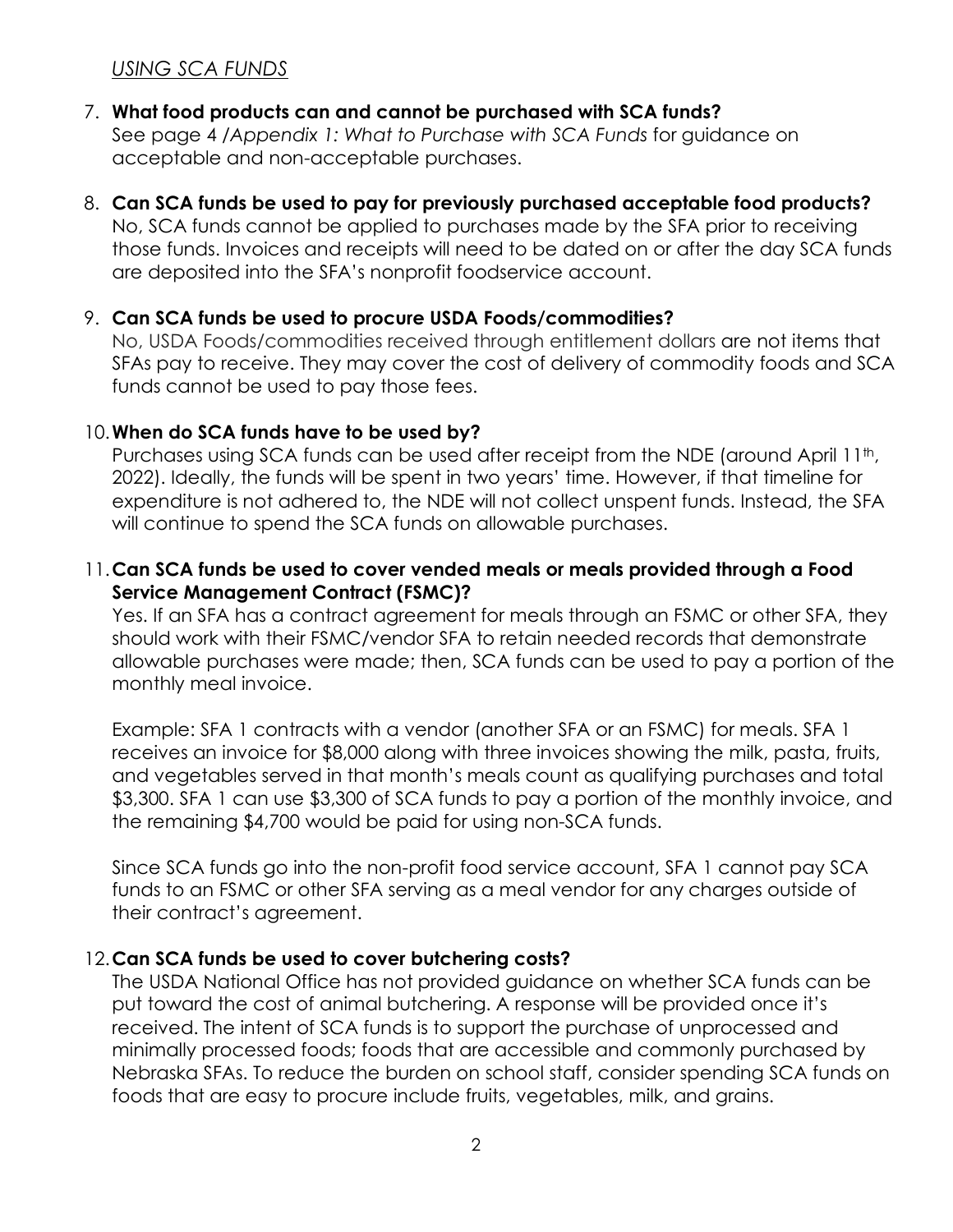# 13. **Can SCA funds be used to pay for food items purchased using entitlement dollars (e.g., DoD produce or USDA foods)?**

No, SCA funds cannot be used to pay for food items that have been purchased using entitlement dollars. Examples include Department of Defense (DoD) produce and USDA foods.

*RECORDKEEPING REQUIREMENTS*

## 14. **What are the recordkeeping requirements for SCA funds?**

Maintain all invoices and receipts for items SCA funds are used to pay for; retain these records for a period of four years.

15. **Can a supplier provide a statement that reflects several months of allowable purchases? Or do individual/monthly invoices need to be used to document allowable expenditures?**

A statement to reflect allowable purchases made over several months is acceptable documentation for the use of SCA funds. Ensure the time period reflected in the statement is for purchases made after SCA funds were received from the NDE.

## 16. **Does an SFA need to keep additional records for SCA funds? Is retaining invoices and completing daily production records adequate?**

Additional records beyond what is normally required is not needed for SCA funds. Invoices and receipts to document which items were purchased and when, along with daily production records, are adequate to demonstrate that funds were used to purchase allowable items.

## *RECIEVING AND DISBURSING FUNDS*

## 17. **How will SCA funds be received and how should their disbursement be recorded?**

SCA funds will be awarded as a grant, not a reimbursement. SFAs who accept SCA funds will receive a one-time payment for the total grant amount that will be deposited into their Nutrition Fund. The coding to be used for receipt and disbursement of these funds is in the remarks section of the notification emails SFAs will receive upon funds being deposited.

See *Appendix 1: What to Purchase with SCA Funds* on the next page